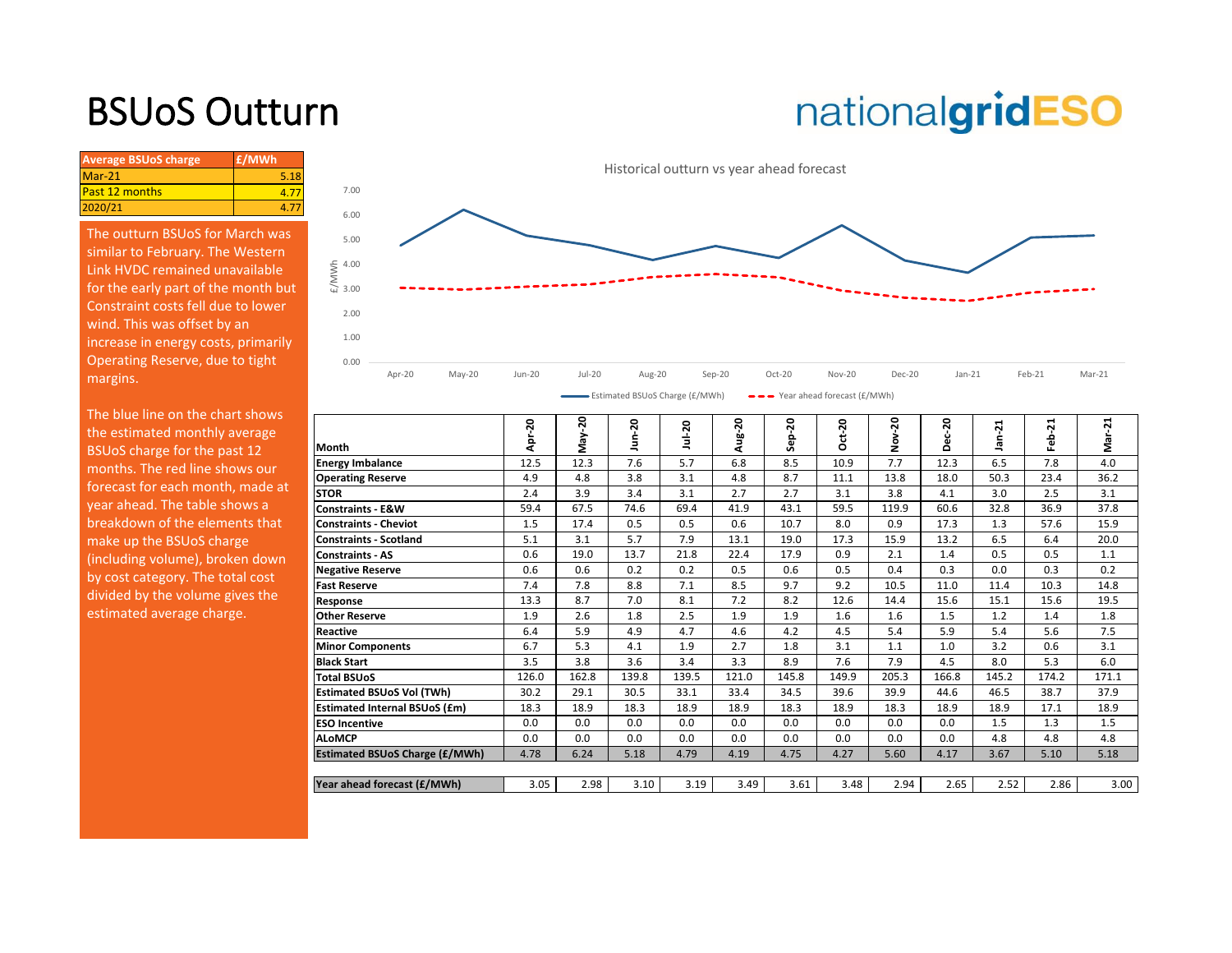## BSUoS Forecast

### **Average BSUoS charge £/MWh £/MWh** Apr-21 3.96  $021/22$ 022/23<br>lext 12 months desired at 2008 **Next 12 months**

Minor adjustments have been made to Energy Imbalance, Fast Reserve and Response costs based on recently observed data. ESO Incentive of the Price Control Financial Model.

For the FY21/22 forecast we have re-costed the outage plan and adjusted the constraint costs accordingly. When producing a forecast of constraint costs, we apply a historical wind profile for each month. Variations in the due to outages in addition to the wind level applied. As such these are indicative of where costs may outturn but variations are expected due to outturn wind not following a particular historical profile exactly.

the deferred BSUoS as per CMP345/350.

From April 21 CMP333 comes into effect changing the demand base to gross demand (NB. This has been included in the forecast figures for some time).

The chart shows the average monthly BSUoS forecast for the next 24 months. The grey band shows the upper and lower range of the forecast. The forecast uses a combination of forecast models and historical data. Constraint [costs are adjusted in line with major changes to](https://www.nationalgrideso.com/charging/balancing-services-use-system-bsuos-charges)  the outage plan, system faults, and commissioning programmes. The other energy cost categories are forecast using a baseline of historical trends with adjustments for expected A changes in system operation or balancing services markets.

# nationalgridESO



24 month rolling forecast with error bands

Apr-21 May-21 Jun-21 Jul-21 Aug-21 Sep-21 Oct-21 Nov-21 Dec-21 Jan-22 Feb-22 Mar-22 Apr-22 May-22 Jun-22 Jul-22 Aug-22 Sep-22 Oct-22 Nov-22 Dec-22 Jan-23 Feb-23 Mar-23

|                                  | -Estimated BSUoS Charge (£/MWh) |           |                  |          |                  |          |        |                  |        |         |        |        |       |         |       |          |          |          |       |       |        |         |        |         |  |
|----------------------------------|---------------------------------|-----------|------------------|----------|------------------|----------|--------|------------------|--------|---------|--------|--------|-------|---------|-------|----------|----------|----------|-------|-------|--------|---------|--------|---------|--|
| Month                            | Apr-21                          | ដ<br>May- | $\overline{1}$   | $Jul-21$ | <b>Z</b><br>Aug- | $Sep-21$ | ដ<br>ō | $\ddot{ }$<br>∳° | Dec-21 | 22<br>ġ | Feb-22 | Mar-22 | z     | 22<br>≿ |       | $Jul-22$ | $Aug-22$ | $Sep-22$ | ģ     | 22    | 2<br>å | 23<br>â | Feb-23 | Vlar-23 |  |
| Energy Imbalance                 | 8.9                             | 9.9       | 10.2             | 11.3     | 10.7             | 12.0     | 13.4   | 12.8             | 13.2   | 13.9    | 14.6   | 9.8    | 8.5   | 7.9     | 8.2   | 9.3      | 8.7      | 10.1     | 11.3  | 10.9  | 11.1   | 11.9    | 12.8   | 10.8    |  |
| <b>Operating Reserve</b>         | 25.3                            | 12.0      | 10.8             | 11.0     | 11.2             | 14.1     | 16.4   | 16.1             | 18.9   | 21.1    | 20.9   | 18.2   | 15.3  | 12.0    | 10.8  | 11.0     | 11.2     | 14.1     | 16.4  | 16.1  | 18.9   | 21.1    | 20.9   | 13.2    |  |
| <b>STOR</b>                      | 5.3                             | 5.6       | 5.4              | 6.0      | 5.8              | 6.3      | 6.2    | 7.4              | 7.5    | 7.6     | 6.5    | 7.4    | 5.2   | 5.6     | 5.4   | 6.0      | 5.8      | 6.3      | 6.2   | 7.4   | 7.5    | 7.6     | 6.5    | 7.4     |  |
| Constraints                      | 46.8                            | 40.1      | 44.8             | 37.1     | 49.0             | 58.7     | 88.5   | 97.2             | 83.1   | 57.4    | 113.7  | 117.4  | 38.9  | 39.5    | 39.2  | 40.5     | 49.5     | 53.1     | 56.0  | 52.6  | 46.5   | 39.8    | 45.3   | 41.6    |  |
| <b>Negative Reserve</b>          | 0.5                             | 0.9       | $1.6\phantom{0}$ | 1.8      | 1.7              | 1.8      | 1.2    | 0.5              | 0.5    | 0.6     | 0.1    | 0.2    | 0.4   | 0.9     | 1.6   | 1.8      | 1.7      | 1.8      | 1.2   | 0.5   | 0.5    | 0.6     | 0.1    | 0.2     |  |
| Fast Reserve                     | 10.4                            | 10.5      | 10.3             | 10.6     | 11.1             | 10.3     | 10.6   | 10.9             | 11.6   | 11.8    | 10.1   | 11.2   | 9.0   | 9.0     | 8.8   | 9.1      | 9.6      | 8.8      | 9.1   | 9.4   | 10.0   | 10.3    | 8.7    | 9.7     |  |
| Response                         | 17.1                            | 16.7      | 15.9             | 16.6     | 17.2             | 15.2     | 15.3   | 15.1             | 15.4   | 15.2    | 14.1   | 15.4   | 11.8  | 12.6    | 11.9  | 12.6     | 13.1     | 11.3     | 11.2  | 11.2  | 11.3   | 11.1    | 10.5   | 11.4    |  |
| <b>Other Reserve</b>             | 1.5                             | 0.9       | 1.0              | 1.2      | 1.3              | 1.0      | 0.9    | 0.9              | 0.9    | 0.9     | 0.9    | 1.0    | 1.1   | 0.9     | 1.0   | 1.2      | 1.3      | 1.0      | 0.9   | 0.9   | 0.9    | 0.9     | 0.9    | 1.0     |  |
| Reactive                         | 7.0                             | 7.5       | 7.0              | 6.9      | 6.8              | 6.6      | 6.7    | 6.5              | 7.1    | 7.0     | 5.7    | 6.1    | 6.7   | 7.5     | 7.0   | 6.9      | 6.8      | 6.6      | 6.7   | 6.5   | 7.1    | 7.0     | 5.7    | 6.1     |  |
| <b>Minor Components</b>          | 2.5                             | 3.0       | 2.6              | 2.6      | 2.6              | 2.0      | 3.1    | 1.6              | 2.0    | 0.5     | 2.3    | 0.3    | 3.0   | 3.0     | 2.6   | 2.6      | 1.5      | 1.1      | 2.1   | 0.6   | 1.0    | $-0.6$  | 2.3    | 0.3     |  |
| Black Start                      | 3.7                             | 3.8       | 3.8              | 3.8      | 3.8              | 3.8      | 3.8    | 3.8              | 3.8    | 3.8     | 3.8    | 3.8    | 3.8   | 3.9     | 3.9   | 3.9      | 3.9      | 3.9      | 3.9   | 3.9   | 3.9    | 3.9     | 3.9    | 3.9     |  |
| <b>Total BSUoS</b>               | 128.9                           | 110.7     | 113.5            | 108.9    | 121.2            | 131.9    | 166.2  | 172.8            | 163.8  | 139.8   | 192.9  | 191.0  | 103.8 | 102.5   | 100.5 | 104.7    | 113.0    | 118.0    | 125.0 | 119.9 | 118.6  | 113.7   | 117.6  | 105.7   |  |
| <b>Esitmated BSUoS Vol (TWh)</b> | 40.0                            | 37.9      | 35.7             | 36.4     | 36.7             | 38.2     | 40.7   | 48.8             | 49.7   | 53.7    | 44.7   | 46.0   | 40.0  | 37.9    | 35.7  | 36.4     | 36.7     | 38.2     | 40.7  | 48.8  | 49.7   | 53.7    | 44.7   | 46.0    |  |
| Estimated Internal BSUoS (£m)    | 23.3                            | 24.0      | 23.3             | 24.0     | 24.0             | 23.3     | 24.0   | 23.3             | 24.0   | 24.0    | 21.7   | 24.0   | 23.3  | 24.0    | 23.3  | 24.0     | 24.0     | 23.3     | 24.0  | 23.3  | 24.0   | 24.0    | 21.7   | 24.0    |  |
| <b>ESO Incentive</b>             | 0.0                             | 0.0       | 0.0              | 0.0      | 0.0              | 0.0      | 0.0    | 0.0              | 0.0    | 0.0     | 0.0    | 0.0    | 0.0   | 0.0     | 0.0   | 0.0      | 0.0      | 0.0      | 0.0   | 0.0   | 0.0    | 0.0     | 0.0    | 0.0     |  |
| <b>ALoMCP</b>                    | 4.8                             | 4.8       | 4.8              | 4.8      | 4.8              | 4.8      | 4.8    | 4.8              | 4.8    | 4.8     | 4.8    | 4.8    | 4.8   | 4.8     | 4.8   | 0.0      | 0.0      | 0.0      | 0.0   | 0.0   | 0.0    | 0.0     | 0.0    | 0.0     |  |
| CMP345/350 Deferred Costs        | 1.7                             | 1.8       |                  | 1.8      | 1.8              | 1.7      | 1.8    | 1.7              | 1.8    | 1.8     | 1.6    | 1.8    |       |         |       |          |          |          |       |       |        |         |        |         |  |
| Estimated BSUoS Charge (£/MWh)   | 3.96                            | 3.73      | 4.02             | 3.83     | 4.13             | 4.24     | 4.83   | 4.16             | 3.91   | 3.17    | 4.94   | 4.82   | 3.29  | 3.47    | 3.61  | 3.53     | 3.73     | 3.70     | 3.66  | 2.94  | 2.87   | 2.56    | 3.12   | 2.82    |  |
|                                  |                                 |           |                  |          |                  |          |        |                  |        |         |        |        |       |         |       |          |          |          |       |       |        |         |        |         |  |

| High Error Band (£/MWh) | 1 3.96 4.02 4.66 4.62 5.26 5.74 6.29 5.58 5.38 4.68 6.50 6.45 5.00 5.18 5.34 5.27 5.48 5.46 5.39 4.65 4.56 4.31 4.91 |  |  |  |  |  |  |  |  |  |  |  |  |
|-------------------------|----------------------------------------------------------------------------------------------------------------------|--|--|--|--|--|--|--|--|--|--|--|--|
| Low Error Band (£/MWh)  | 3.96 3.45 3.38 3.04 3.01 2.74 3.37 2.73 2.45 1.67 3.39 3.19 1.59 1.76 1.87 1.79 1.98 1.94 1.92 1.23 1.19 0.82 1.32   |  |  |  |  |  |  |  |  |  |  |  |  |